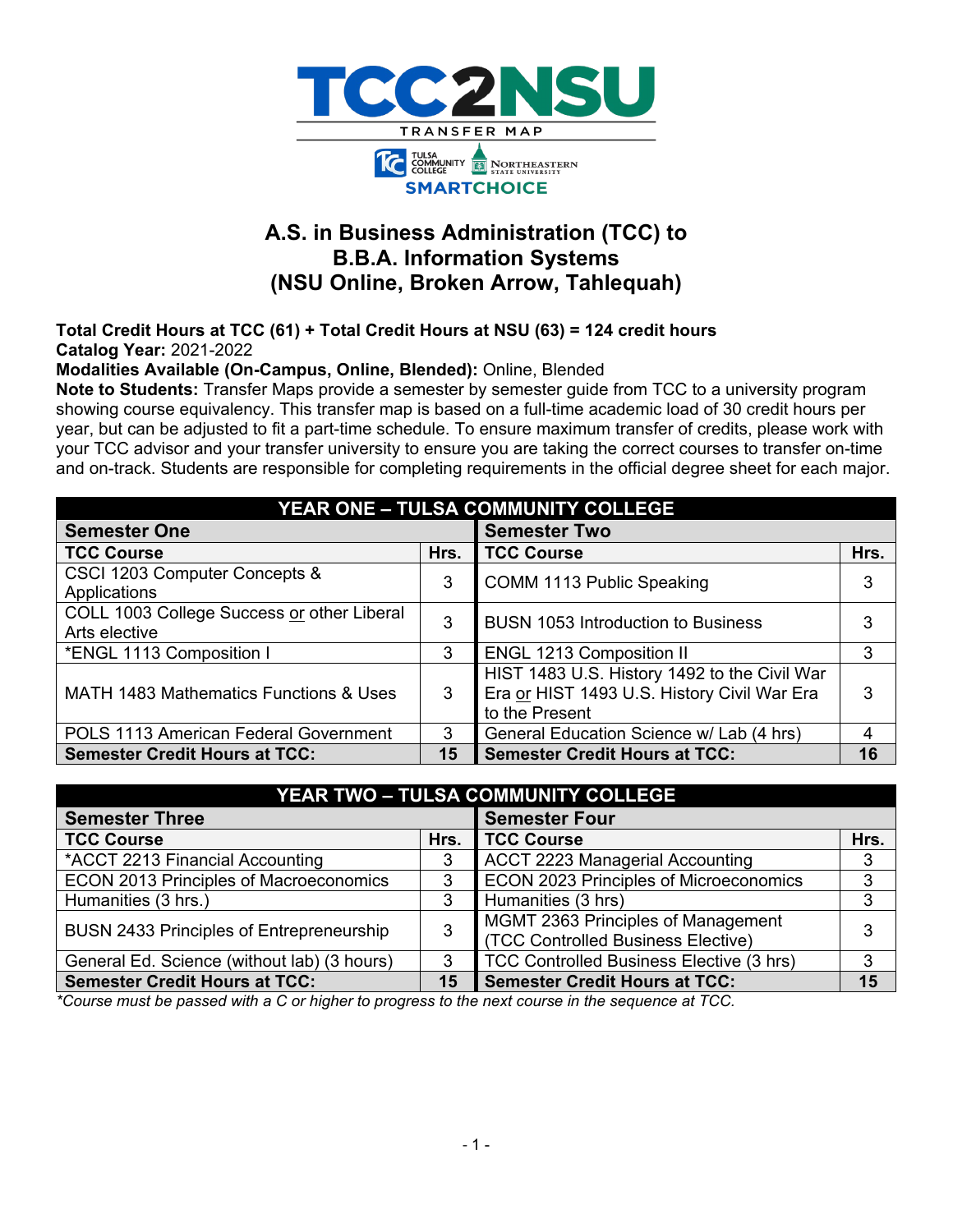



## **YEAR THREE – NORTHEASTERN STATE UNIVERSITY**

| <b>Semester Five</b>                      |      | <b>Semester Six</b>                              |      |
|-------------------------------------------|------|--------------------------------------------------|------|
| <b>NSU Course</b>                         | Hrs. | <b>NSU Course</b>                                | Hrs. |
| <b>BADM 3933 Business Statistics</b>      |      | BLAW 3003 Business Law I                         | 3    |
| FIN 3213 Principles of Finance            |      | IS 3003/3023/3043 Programming Course             | 3    |
| IS 3063 Principles of Information Systems | 3    | IS 3183 Data Telecommunications                  |      |
| IS 3113 Business Communications           |      | IS 3213 Systems Analysis and Design              |      |
| Open Elective (3 hrs)                     |      | MGMT 3213 Principles of Operations<br>Management |      |
|                                           |      | IS Elective (3 hours)                            |      |
| <b>Semester Credit Hours at NSU:</b>      | 15   | <b>Semester Credit Hours at NSU:</b>             | 18   |

| YEAR FOUR - NORTHEASTERN STATE UNIVERSITY |      |                                      |      |  |  |  |
|-------------------------------------------|------|--------------------------------------|------|--|--|--|
| <b>Semester Seven</b>                     |      | <b>Semester Eight</b>                |      |  |  |  |
| <b>NSU Requirement</b>                    | Hrs. | <b>NSU Requirement</b>               | Hrs. |  |  |  |
| BADM 3963 Quantitative Methods for        |      | IS 4313 Organizational Information   |      |  |  |  |
| <b>Business Decision Making</b>           |      | Management                           |      |  |  |  |
| IS 4293 Business Database Management      |      | MGMT 4213 Business Strategy / Policy |      |  |  |  |
| Systems                                   | 3    |                                      |      |  |  |  |
| IS 4353 IT Project Management             |      | Open Electives (9 hours)             | 9    |  |  |  |
| MKT 3213 Principles of Marketing          | 3    |                                      |      |  |  |  |
| IS Elective (3 hours)                     | 3    |                                      |      |  |  |  |
| <b>Semester Credit Hours at NSU:</b>      | 15   | <b>Semester Credit Hours at NSU:</b> | 15   |  |  |  |

### **Milestones and Recommended Actions - TCC:**

- **Consider Summer Courses:** Summer courses at TCC can help accelerate your time to transfer, and help you stay on track. Talk to your advisor about planning summer courses.
- **During or After Year One at TCC:** Consider a campus tour of Northeastern State University and connect with a NSU academic advisor, to ensure you are on track to transfer. Your TCC academic advisor can assist in planning these actions.
- **During Year Two at TCC:** After semester three coursework, apply for admission at Northeastern State University as a transfer student [\(https://apply.nsuok.edu/\)](https://apply.nsuok.edu/).
- **Final Semester at TCC:** Congratulations you are about to earn your Associate of Science degree. Be sure to apply for graduation @ [https://www.tulsacc.edu/student-resources/graduation.](https://www.tulsacc.edu/student-resources/graduation)
- **Transcripts:** Submit official TCC transcript to NSU [\(www.tulsacc.edu/student-resources/student](https://nam02.safelinks.protection.outlook.com/?url=https%3A%2F%2Fwww.tulsacc.edu%2Fstudent-resources%2Fstudent-records%2Frequesting-and-submitting-transcripts&data=02%7C01%7Cemily.tichenor%40tulsacc.edu%7C5598c6763639477e236c08d85f0839bf%7Ceb5d9dc493c645578c2390ef7fa05b96%7C0%7C0%7C637363836231035674&sdata=5lmaWMnEEDKUqbMnQK%2Br2W27bnwkjhyXpRtV%2Fy6ySco%3D&reserved=0)[records/requesting-and-submitting-transcripts\)](https://nam02.safelinks.protection.outlook.com/?url=https%3A%2F%2Fwww.tulsacc.edu%2Fstudent-resources%2Fstudent-records%2Frequesting-and-submitting-transcripts&data=02%7C01%7Cemily.tichenor%40tulsacc.edu%7C5598c6763639477e236c08d85f0839bf%7Ceb5d9dc493c645578c2390ef7fa05b96%7C0%7C0%7C637363836231035674&sdata=5lmaWMnEEDKUqbMnQK%2Br2W27bnwkjhyXpRtV%2Fy6ySco%3D&reserved=0).
- **Reverse Transfer:** If you have not earned an Associate in Arts or an Associate in Science from TCC, and have completed 60 credit hours, with 15 of those hours completed at TCC, email [reversetransfer@tulsacc.edu](mailto:reversetransfer@tulsacc.edu) to see if you qualify for a degree through the Reverse Transfer program.

### **Program Information and Recommended Actions - NSU:**

For admission to the BBA program, students must have met the following requirements:

- Completed ENGL 1113, ENGL 1213 with a grade of "C" or better;
- Completed MATH 1483 or 1513 with a grade of "C" or better or score 23 or higher on the Math ACT;